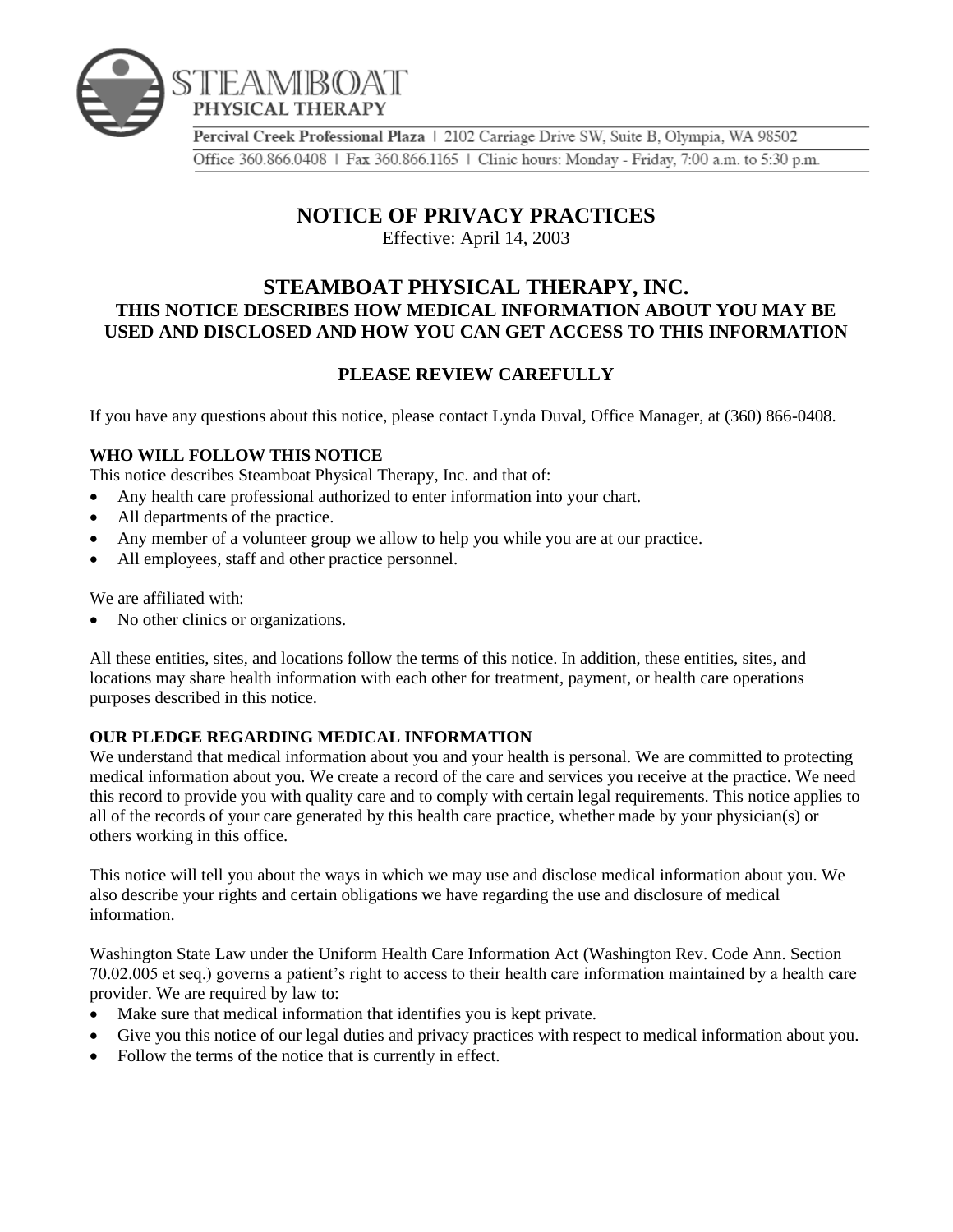## **HOW WE MAY USE AND DISCLOSE MEDICAL INFORMATION ABOUT YOU**

The following categories describe different ways that we use and disclose medical information. For each category of uses or disclosures we will explain what we mean and try to give some examples. Not every use or disclosure in a category will be listed. However, all of the ways we are permitted to use and disclose information will fall within one of the categories.

**For Treatment:** We may use medical information about you to provide you with medical treatment or services. We may disclose medical information about you to other therapists, doctors, nurses, technicians, or medical students who are involved in taking care of you in our practice. For example, your doctor treating you for a broken leg may need to know if you have diabetes because diabetes may slow the healing process. Different departments of the practice also may share medical information about you in order to coordinate the different things you need, such as prescriptions, lab work, x-rays, or other treatments. We may also disclose medical information about you to an entity assisting in a disaster relief effort so that your family can be notified about your condition, status, and location.

**For Payment:** We may use and disclose medical information about you so that the treatment and services you receive at our practice may be billed to and payment may be collected from you, an insurance company, or a third party. For example, we may need to give your health plan information about your care received so your health plan will pay use or reimburse you for the visit. We may also tell your health plan about a treatment you are going to receive to obtain prior approval or to determine whether your plan will cover the treatment.

**For Health Care Operations:** We may use and disclose health information about you for operations of our health care practice. These uses and disclosures are necessary to run our practice and make sure that all of our patients receive quality care. For example, we may use medical information to review our treatment and services and to evaluate the performance of our staff in caring for you. We may also combine health information about many patients to decide what additional services we should offer, what services are not needed, whether certain new treatment are effective, or to compare how we are doing with others and to see where we can make improvements. We may remove information that identifies you from this set of medical information so others may use it to study health care delivery without learning who our specific patients are.

**Individuals Involved in Your Care or Payment for Your Care:** We may release medical information about you to a friend or family member who is involved in your medical care. We may also give information to someone who helps pay for your care.

**Health-Related Services and Treatment Alternatives:** We may use and disclose health information to tell you about health-related services or recommend possible treatment options or alternatives that may be of interest to you.

**As Required By Law:** We will disclose medical information about you when required to do so by federal, state, or local law.

**To Avert a Serious Threat to Health or Safety:** We may use and disclose medical information about you when necessary to prevent a serious threat to your health and safety or the health and safety of the public or another person. Any disclosure, however, would only be to someone able to help prevent the threat.

#### **SPECIAL SITUATIONS**

**Military and Veterans:** If you are a member of the armed forces, we may release medical information about you as required by military command authorities. We may also release medical information about foreign military personnel to the appropriate foreign military authority.

**Worker's Compensation:** We may release medical information about you for worker's compensation or similar programs. These programs provide benefits for work-related injuries or illness.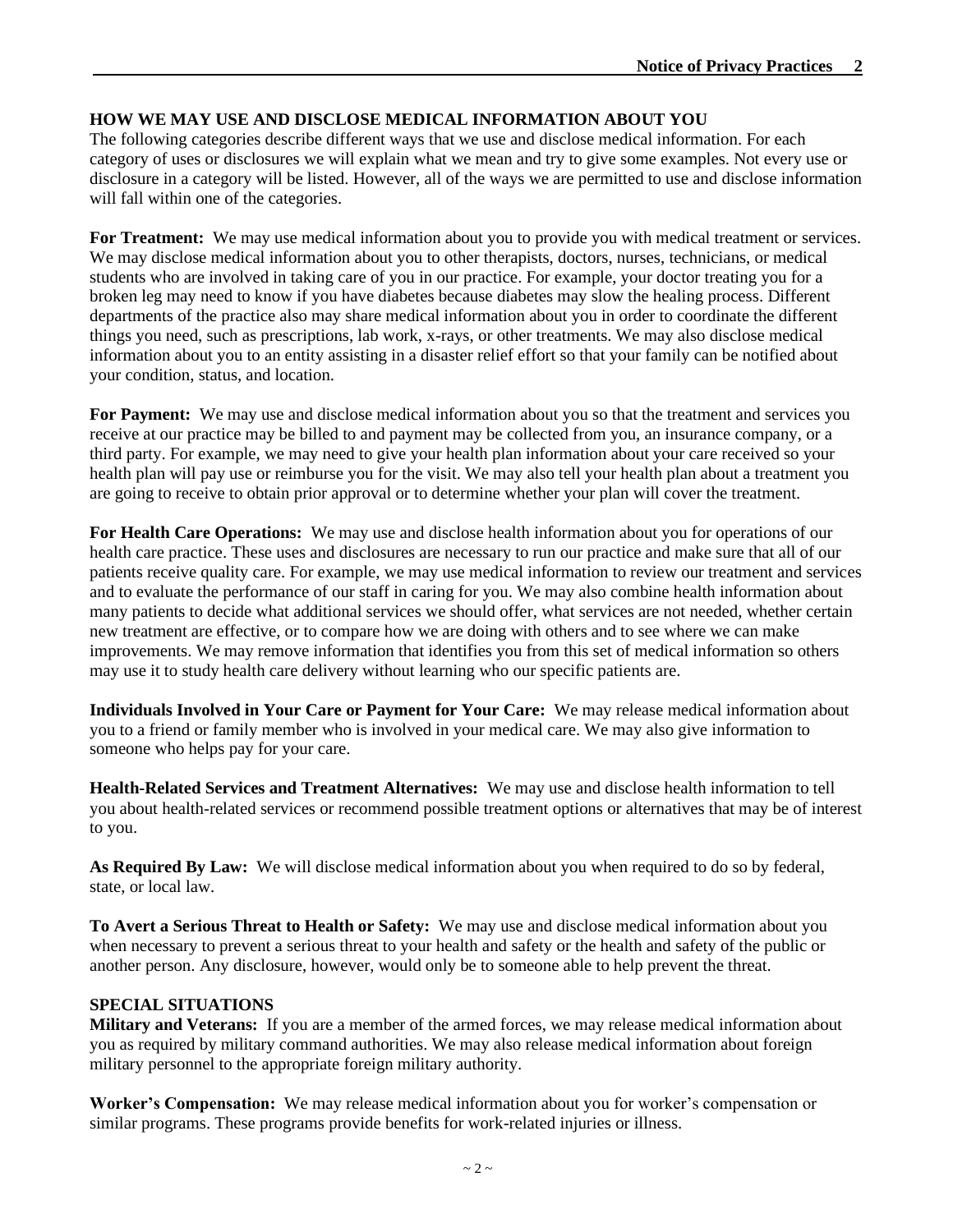**Public Health Risks:** We may disclose medical information about you for public health activities. These activities generally include the following:

- To prevent or control disease, injury, or disability.
- To report births and deaths.
- To report child abuse or neglect.
- To report reactions to medications or problems with products.
- To notify people of recalls of products they may be using.
- To notify a person who may have been exposed to a disease or may be at risk for contracting or spreading a disease or condition.
- To notify the appropriate government authority if we believe a patient has been the victim of abuse, neglect or domestic violence. We will only make this disclosure if you agree or when required or authorized by law.

**Health Oversight Activities:** We may disclose medical information to a health oversight agency for activities authorized by law. These oversight activities include, for example, audits, investigations, inspections, and licensure. These activities are necessary for the government to monitor the health cares system, government programs, and compliance with civil rights laws.

**Lawsuits and Disputes:** If you are involved in a lawsuit or a dispute, we may disclose medical information about you in response to a court or administrative order. We may also disclose medical information about you in response to a subpoena, discovery request, or other lawful process by someone else involved in the dispute, but only if efforts have been made to you about the request or to obtain an order protecting the information requested.

**Law Enforcement:** We may release medical information if asked to do so by a law enforcement official:

- In response to a court order, subpoena, warrant, summons, or similar process.
- To identify or locate a suspect, fugitive, material witness, or missing person.
- About the victim of a crime if, under certain limited circumstances, we are unable to obtain the person's agreement.
- About a death we believe may be a result of criminal conduct.
- About criminal conduct at our facility.
- In emergency circumstances to report a crime; the location of the crime or victims; or the identify, description or location of the person who committed the crime.

**Coroners, Medical Examiners, and Funeral Directors:** We may release medical information to a coroner or medical examiner. This may be necessary, for example, to identify a deceased person or determine the cause of death. We may also release medical information about patients to funeral directors as necessary to carry out their duties.

**National Security and Intelligence Activities:** We may release medical information about you to authorized federal officials for intelligence, counterintelligence, and other national security activities authorized by law.

**Protective Services for the President and Others:** We may disclose medical information about you to authorized federal officials so they may provide protection to the President, other authorized persons or foreign heads of state or conduct special investigations.

**Inmates:** If you are an inmate of a correctional institution or under the custody of a law enforcement official, we may release medical information about you to the correctional institution or law enforcement official. This release would be necessary (1) for the institution to prove you with health care; (2) to protect your health and safety or the health and safety of others; or (3) for the safety and security of the correctional institution.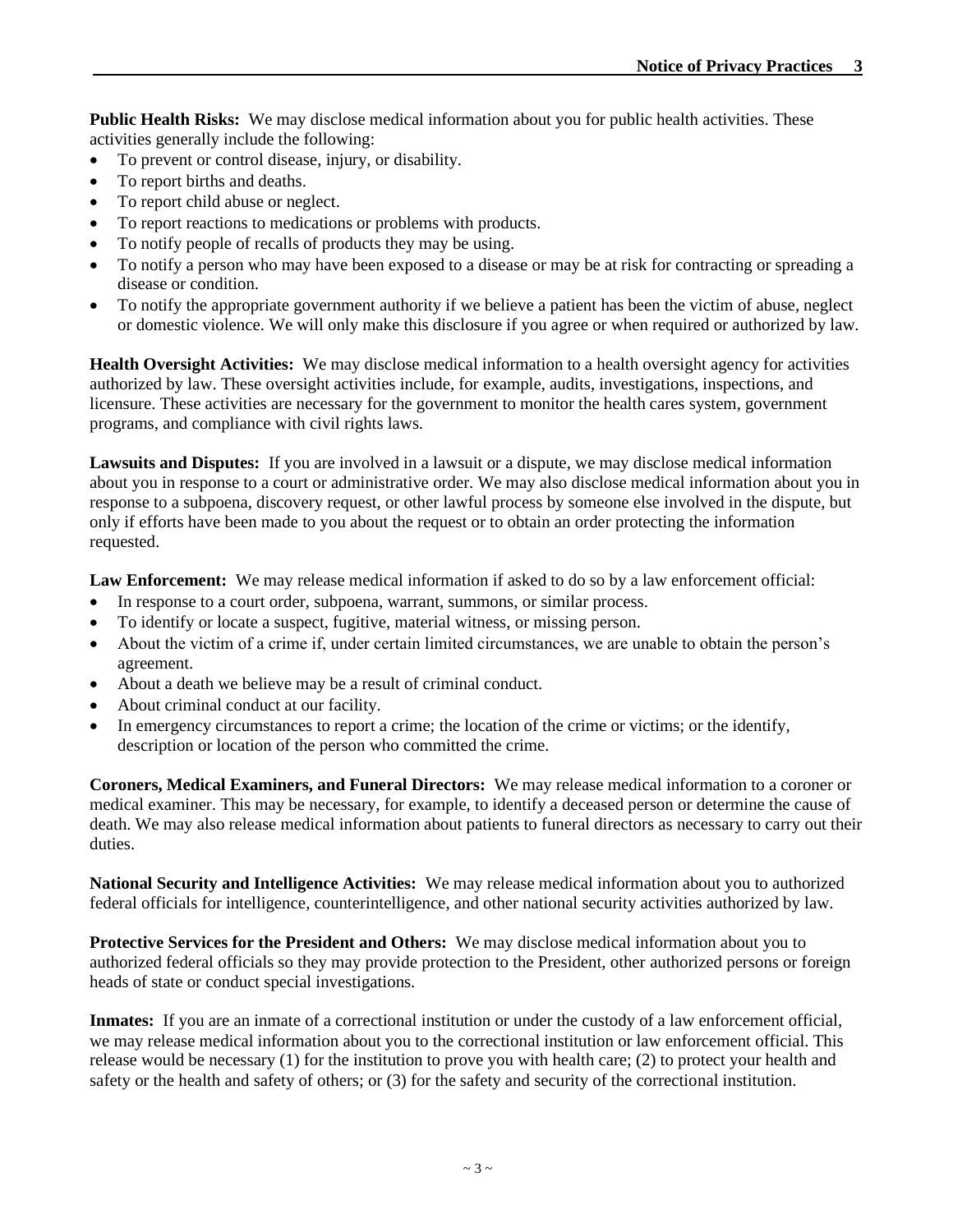## **YOUR RIGHTS REGARDING MEDICAL INFORMATION ABOUT YOU**

You have the following rights regarding medical information we maintain about you:

**Right to Inspect and Copy:** You have the right to inspect and copy medical information that may be used to make decisions about your care. Usually, this includes medical and billing records.

To inspect and copy medical information that may be used to make decisions about you, you must submit your request in writing to Sue Sutherland, Receptionist. If you request a copy of the information, we may charge a fee for the costs of copying, mailing, or other supplies and services associated with your request. Washington State law allows \$1.02 per page for the first 30 pages. Documents over 30 pages cannot be charged more than 78¢ per page for the remaining pages. The maximum fee for searching and handling is \$23.00. You will receive your copy within 15 days of receipt of your request.

We may deny your request to inspect and copy in certain very limited circumstances. If you are denied access to medical information, you may request that the denial be reviewed. Another licensed health care professional chosen by the practice will review your request and the denial. The person conducting the review will not be the person who denied your request. We will comply with the outcome of the review.

**Right to Amend:** If you feel that medical information we have about you is incorrect or incomplete, you may ask us to amend the information. You have the right to request an amendment for as long as the information is kept by the practice.

To request an amendment, your request must be made in writing and submitted to Lynda Duval, Office Manager. In addition, you must provide a reason that supports your request.

We may deny your request for an amendment if it is not in writing or does not include a reason to support the request. In addition, we may deny your request if you ask us to amend information that:

- Was not created by us, unless the person or entity that created the information is no longer available to make the amendment.
- Is not part of the medical information kept by this practice.
- Is not part of the information, which you would be permitted to inspect and copy.
- Is accurate and complete.

Any amendment we make to your health information will be disclosed to those with whom we disclose information as previously specified.

**Right to an Accounting of Disclosures:** You have the right to request a list accounting for any disclosures of your medical information we have made, expect for uses and disclosures for treatment, payment, and health care operations, as previously described.

To request this list or accounting of disclosures, you must submit your request in writing to Lynda Duval, Office Manager. Your request must state a time period, which may not be longer than seven years and may not include dates before April 14, 2003. Your request should indicate in which form you want the list (for example, on paper or electronically). The first list you request within a 12-month period will be free. For additional lists, we may charge you for the costs of providing the list. We will notify you of the cost involved and you may choose to withdraw or modify your request at that time before any costs are incurred.

**Right to Request Restrictions:** You have the right to request a restriction or limitation on the medical information we use or disclosed about you for treatment, payment, or health care operations. You also have the right to request a limit on the medical information we disclose about you to someone who is involved in your care or the payment for your care, like a family member or friend. For example, you could ask that we not use or disclose information about a treatment you had to your spouse.